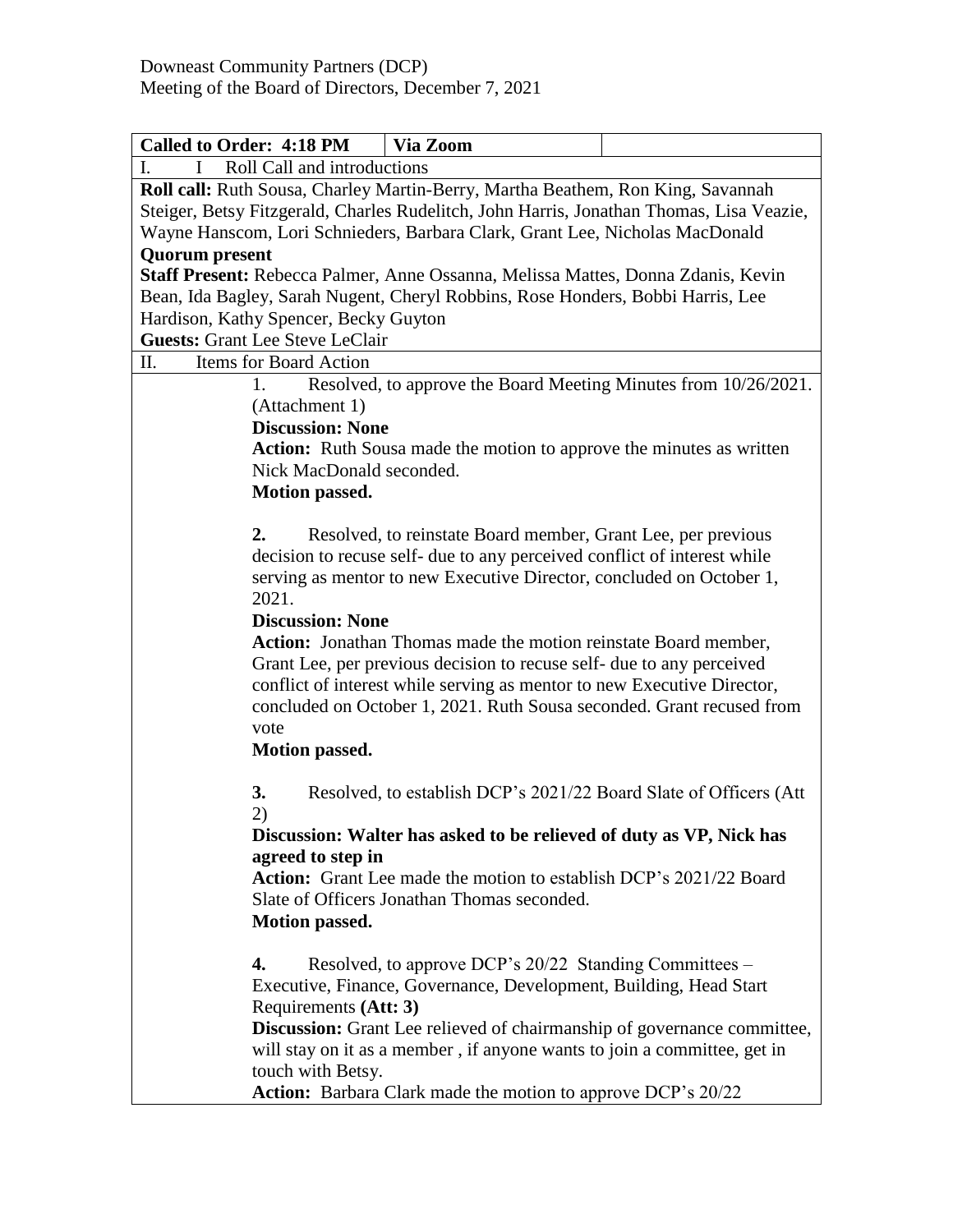Standing Committees – Executive, Finance, Governance, Development, Building, Head Start Requirements **(Att: 3)** Ruth Sousa seconded **Motion passed.**

**5.** Resolved, to review (2) time sensitive policies as related to Covid-19 impacts and Leave Sharing Donation Policy **(Attachments 4 and 5) Discussion:** Leave Sharing is a new one for people who have depleted their time off. Came from leadership, people with an excess want to donate to those who have none. Policy covers how to donate and how to request time. Handled confidentially. Cannot specify who gets funds.

**Covid leave policy – federal support ended in September but COVID did not. Did not copy the FMLA, went with the 80 hours of pay. This has been practice, just looking to extend it.**

Action: Grant Lee made the motion to approve (2) time sensitive policies as amended related to Covid-19 impacts and Leave Sharing Donation Policy Nicholas McDonald seconded. **Motion passed.**

III Audit Report – Steve LeClair

Auditor met with Finance committee, goal of finishing it next week, with COVID extension, due by 12/31. Should have no problem making that deadline.

Reviewed highlights –

This is FY 2020 audit, as of 9/30/2020.

Clean audit, no findings.

Thank all staff who have worked so hard to make this possible. Very much appreciated.

Assets jumped up about a million dollars as compared to 9/30/2019.

Biggest increases in cash, investments, and property and equipment.

Liabilities

Up about 382,000 (13%) Largest one is debt. Includes all principal on mortgages. Decrease in this is due to payments made.

Largest change is in deferred revenue. Funds paid in cash that we haven't earned or spent as of 9/30/2020. Up 456,000 over prior year. This is mainly related to COVID,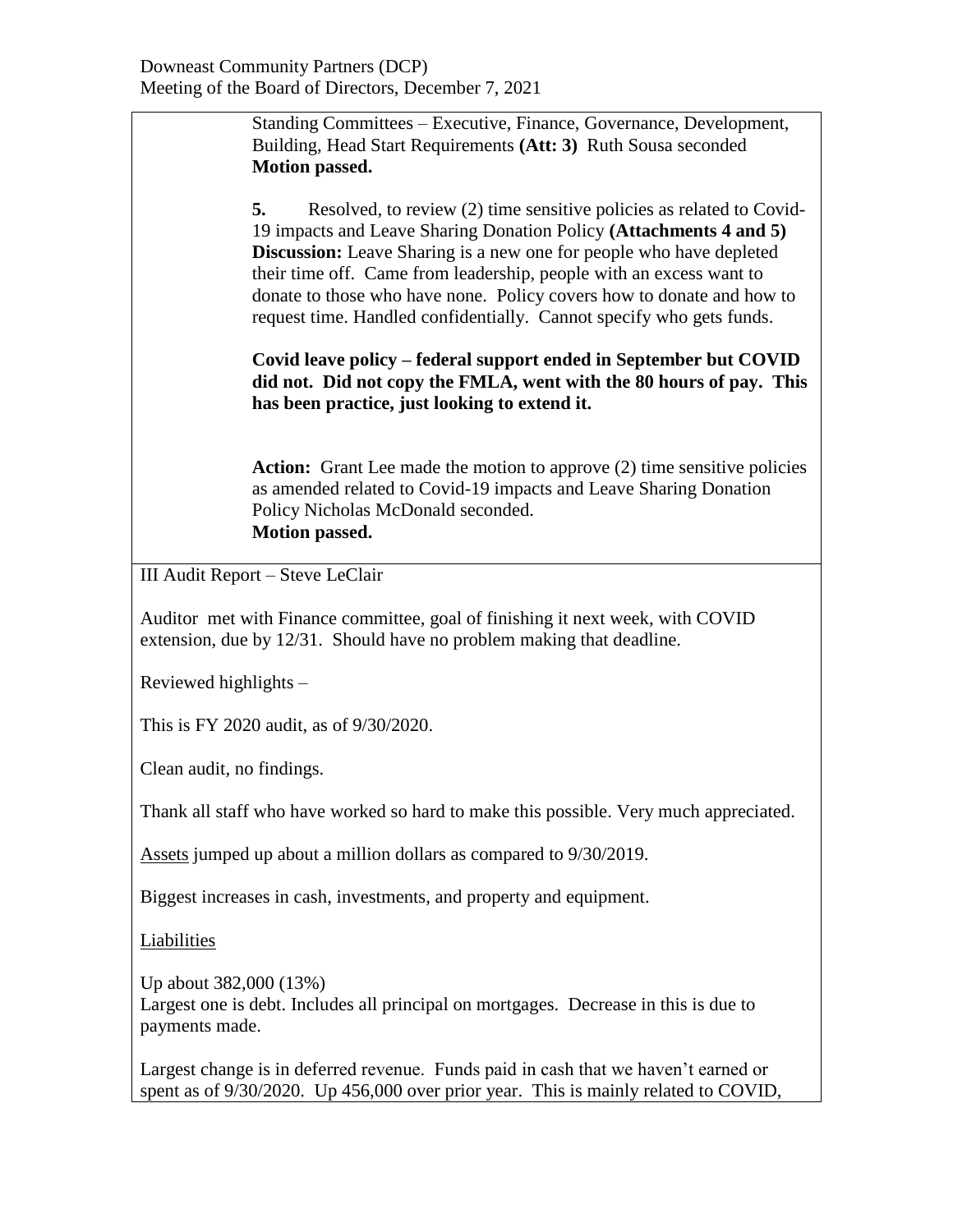including paycheck protection funding, and rental assistance funds.

## Net Assets

Increase was 652,000, essentially split between unrestricted (402,000) Board (4,000) temporarily restricted(246,000), hardly any change in permanently restricted category.

This represents the surplus that has been accumulated since the merger.

Current ratio 1.5 (want to be at least at 1.0)

Income statement

Revenue comparison from year to year.

Revenue up 1.6 million because of the increase in COVID funding and grants.

Fees were down due to COVID

Investment income up, market was up as compared to last year.

All other increased primarily due to buses received from MDOT.

**Expenses** 

Went up 900000, or 8%

Largest expense is salary and fringe.

Largest changes were direct client, due to rental assistance.

Drops were contract services, vehicle costs and materials and supplies, all due to COVID.

Operating Statistics

Take total expenses for the year, based on a 5 day work week, 43,518 cost per day.

Unrestricted undesignated net assets (excluding property and equipment) comes out to 43 days, consistent with last year. Look at 30 days as a minimum target. 60-90 is better, due to possible delays in government payments.

Expenses by function Management and general – 5.4% Program  $-94.6$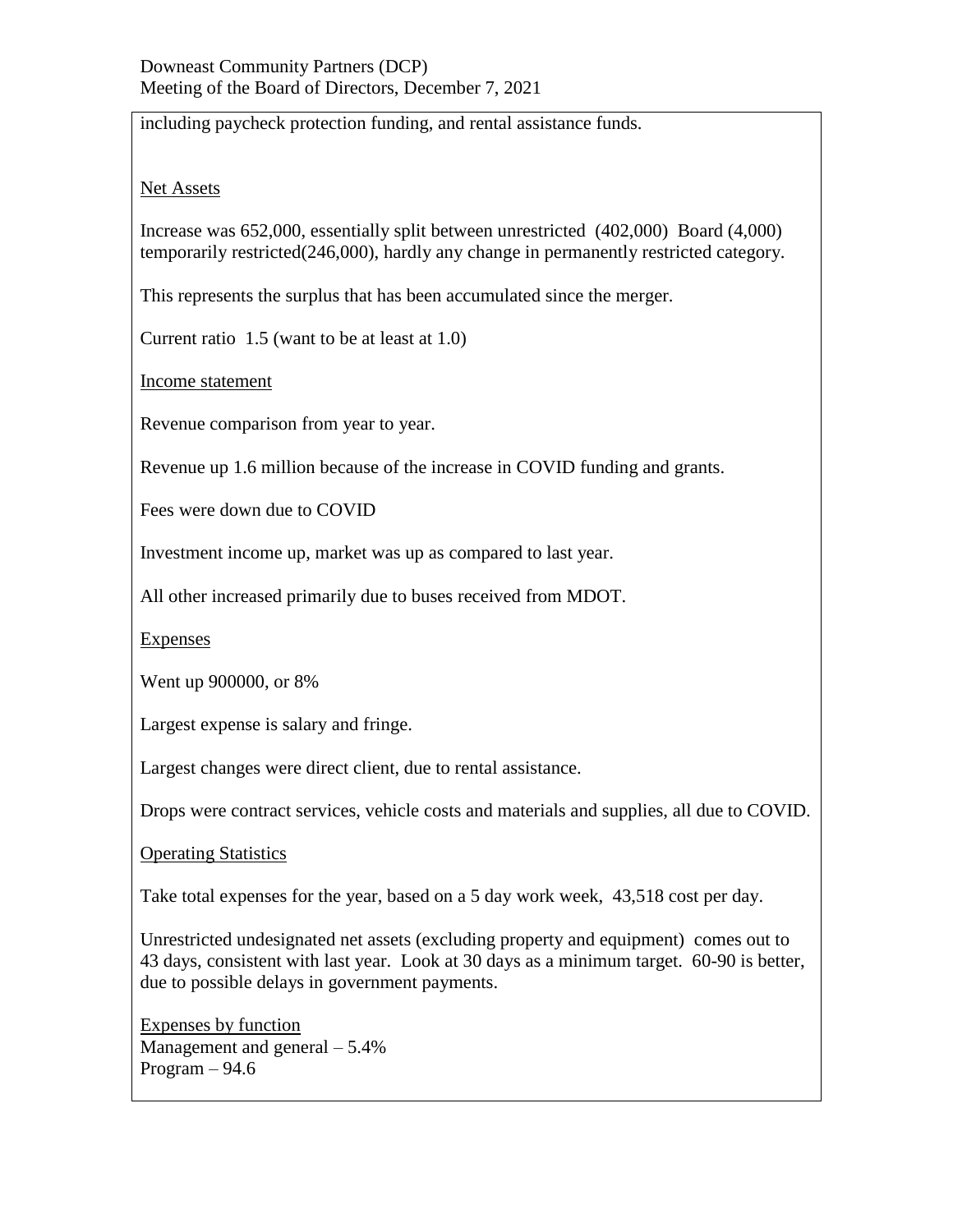## Downeast Community Partners (DCP) Meeting of the Board of Directors, December 7, 2021

Based on financials, 2020 was a good year.

Comment from Kevin –

This was a hard year, but thanks to support from all staff it was possible for us to step up and take up new programs that became available.

Lori – round of applause to Kevin and staff for this achievement. Nick – Current Ratio of 1.5 is a testament to how well the organization is being run, very impressive.

Lisa – also a shout out to Kevin and the team, keeping up with all the funding out there, incredible job managing it all.

Grant – the few items still to be done that Steve alluded to in his presentation; they are not significant enough to hold up acceptance?

Response- just need to finalize the statement of activity and the compliance testing. No noncompliance to report.

Grant made motion made to accept the audit Lori seconded Motion carried

IV FY 21/22 DCP Agency Budget – Finance Committee and DCP Finance Officer

Lisa –

Finance committee met on December  $1<sup>st</sup>$ , saw auditor presentation. Also reviewed the budget.

22.4 million in expenses. 31% increase, due to COVID programs, new buses and increases in wages.

Includes allocation of surplus from previous years, and allocation of investment income as directed.

Kevin –

Everyone should have received division and over all agency budgets, same format as monthly budget reports. Provided lengthy explanation of the budget.

Largest budget Kevin has ever seen, largely because of COVID programming. FY 21 was a very good year for us, saw that in surpluses in energy division.

We have been operating since mid-August with new phase of rental assistance program. ME Housing has plenty of funds. This phase goes to October of 22, Seen about \$160,000 per month for this program. This really drove our budget up about 8.5 million.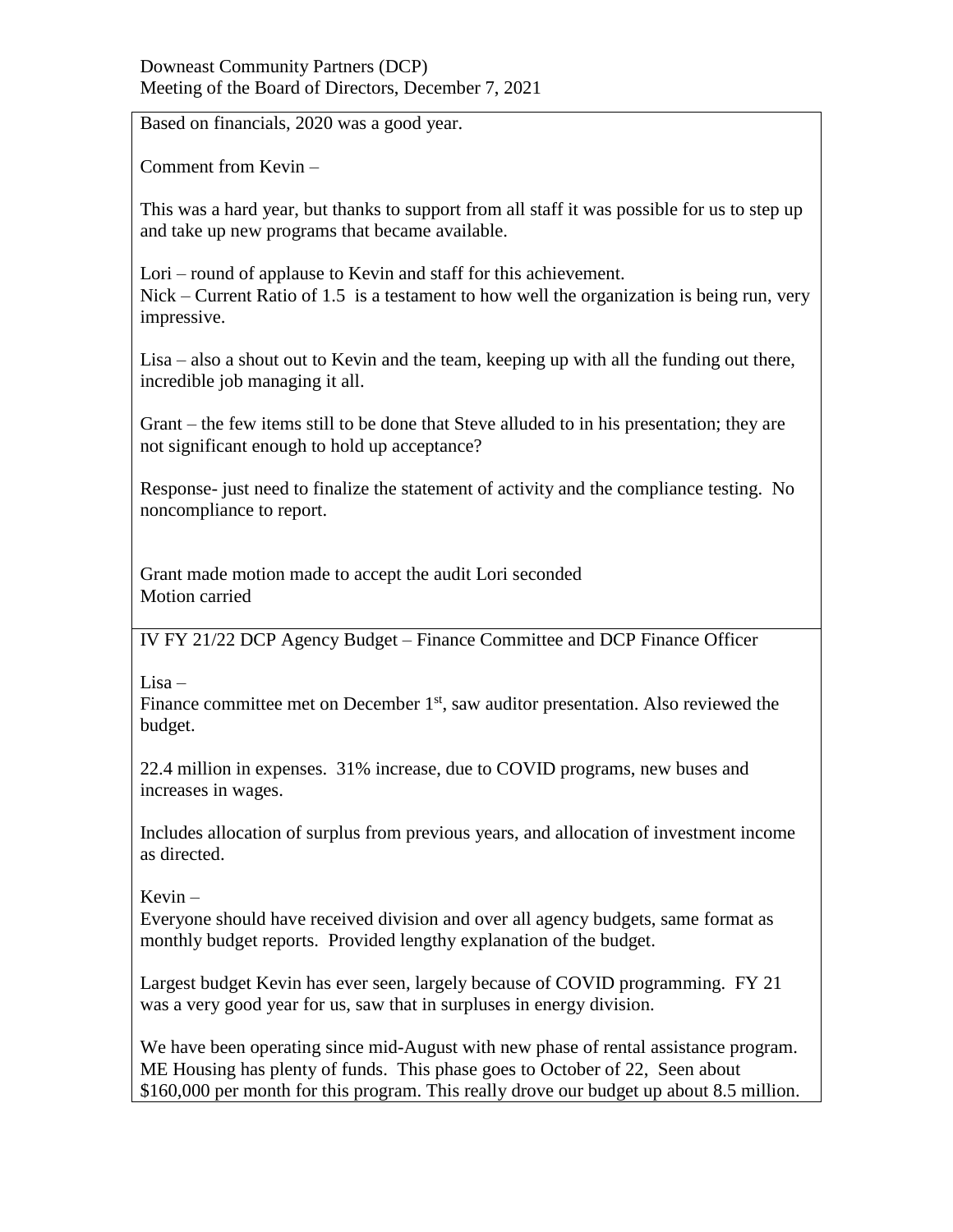Stability payments form DHHS for child care centers shown here, as well as MOT COVID processes funding. Also expect 3 more buses. Also IT upgrades from CSBG budget.

Revenues

22.5 % increase

Billings continue to climb.

Expenses 31.5 % over where we ended FY 21.

New programs, expanded programs, COLA and merit increase worked into the numbers, adjusted some staffing from part time to full time.

Client assistance – rental assistance drove change here.

Expecting to see a difference in vehicle expenses over last year – had several new buses last year. Recognized the revenue when buses arrived, now will recapture depreciation over next five years, and anticipate decreasing repairs, and higher fuel expenses.

Questions –

Charley – appreciate the way you laid it out functional expenses along division lines. Wondering what is Down East Business Alliance?

Response – last remnant of old division from pre-merger – slowly shifting those cost centers. Transitioning away from it.

Divisional run down  $-$  a few points to be aware of ECE – do expect surplus of 108000 revenues are expected to increase from DHHS. Personnel costs are up 350K

Did authorize draw from investment, do need a motion.

SEED – budgeted 80,000 – already at 20,000, expect it to be at about 100,000

CSBG – operating under two CSBG contracs right now – regular one is annual, the other one is COVID. Totals about 600,000. Covering a number of programs – especially note FC and At Home. We are utilizing 61583 to FC, 60367 for at Home, both to support staff

Also subsidizing out of SEED and another fund – an additional FC 23989, At Home 16351.

Board has asked about this in the past, so want to bring it out in this process.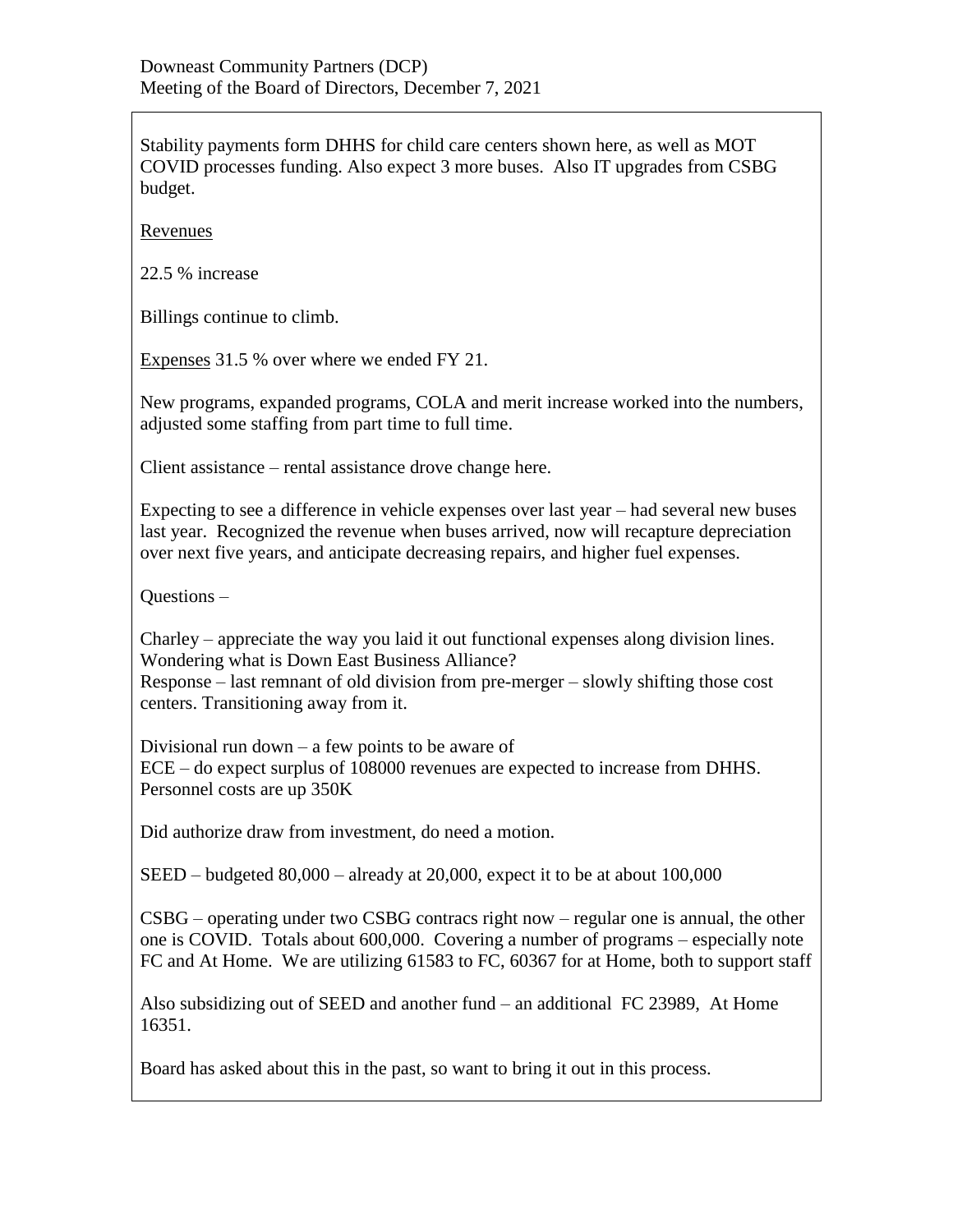These funds are intended to support programs like this. Decisions are reached after discussion between FD and ED

Housing – deficit from rental programs.

Bulk of deficits is depreciation.

Board member – highlight that staff and board will be changing, spoke to Rebecca about this issue, the process should reflect the census of the community. Challenge them to come up with a process to take cognizance of that.

Primary loss in elder services, At Home. Think both programs have ability to increase revenues, donations were budgeted conservatively. Think it is possible to increase donations and grants.

Energy showing surplus primarily THAW and rental activity. Everything else is close to FY 21 actuals.

Also need a motion for CARE fund draw of \$60,000.

Transportation – deficit of 39,900. Budgeted salaries higher than anticipated to be able to adjust salaries upward. We were conservative, but we may not be recognizing the full \$15 per hour. Shifted 5 drivers from Part time to full time, due to employment market. Cannot get drivers in, so costs of these employees will go up as their status changes – 50- 60 K

Review of budgeting process – start in the spring, late May early June. FD projects cost centers, and creates templates for all directors. Provide prior year budget and actual. Each program gets a spreadsheet – for some, it is one or two, for others it is 25-30. There is a summary page. Once they have it completed, Kevin reviews. Compares to prior year. Returns it to them with comments, goes back and forth quite a bit, then in person final review, then review with Rebecca.

Grant – want to make sure that the board has strong input into what unrestricted revenue is used for.

Looking forward, see lots of changes, going to have to run numbers, and see how contracts can absorb increases. Can we look for efficiencies, there will be a process to go through to figure out how funds will be used.

**Action:** Ruth Sousa made the motion to draw \$60,000 draw for CARE fund from CARE endowment Lisa Veazie seconded **Motion carried** 

**Action:** Grant Lee made the motion to draw 28,312 from ESO endowment for in house subsidy for Child Care and transportation to parents in ECE. Barbara Clark seconded